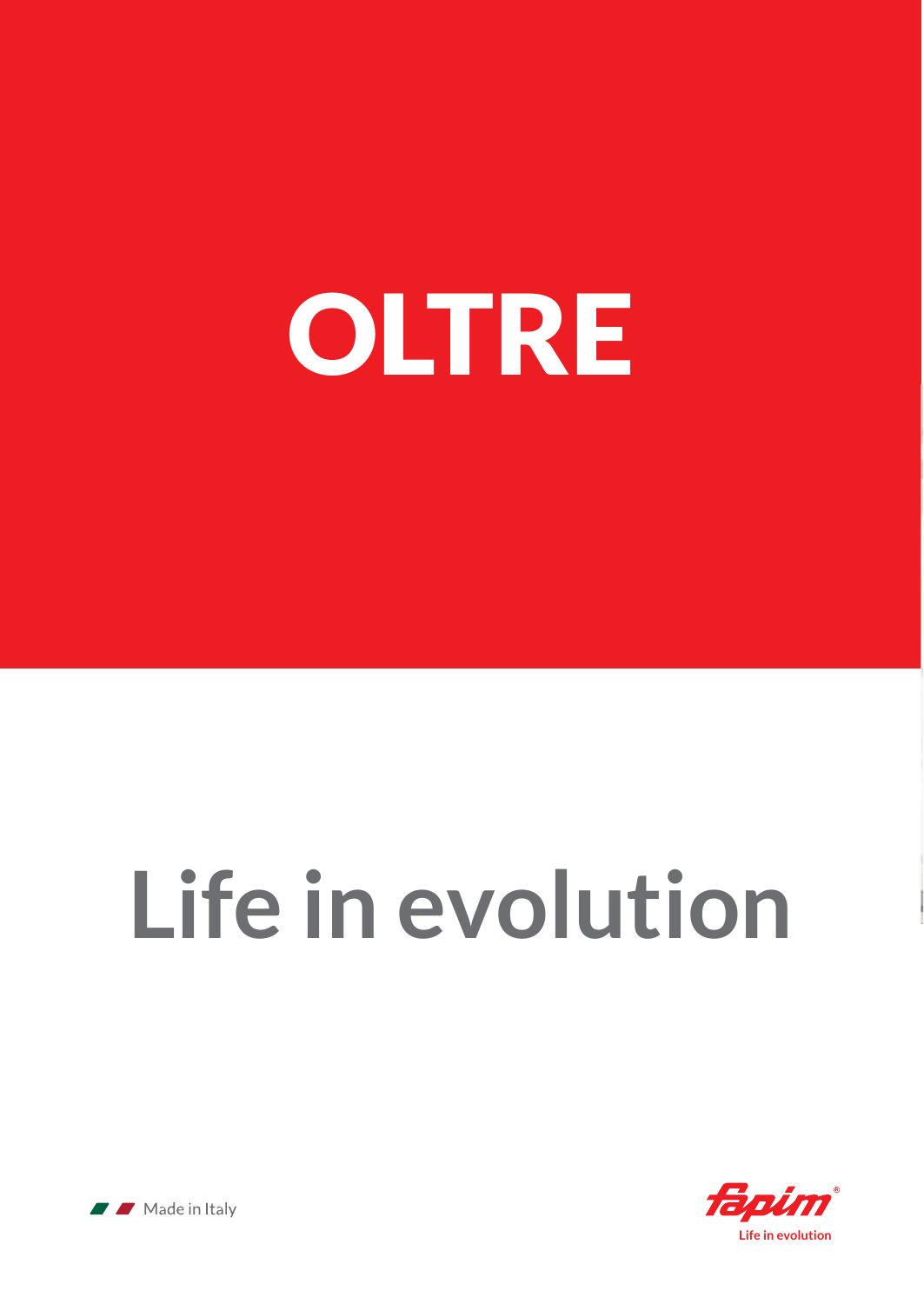



#### **bar operated panic bolt**

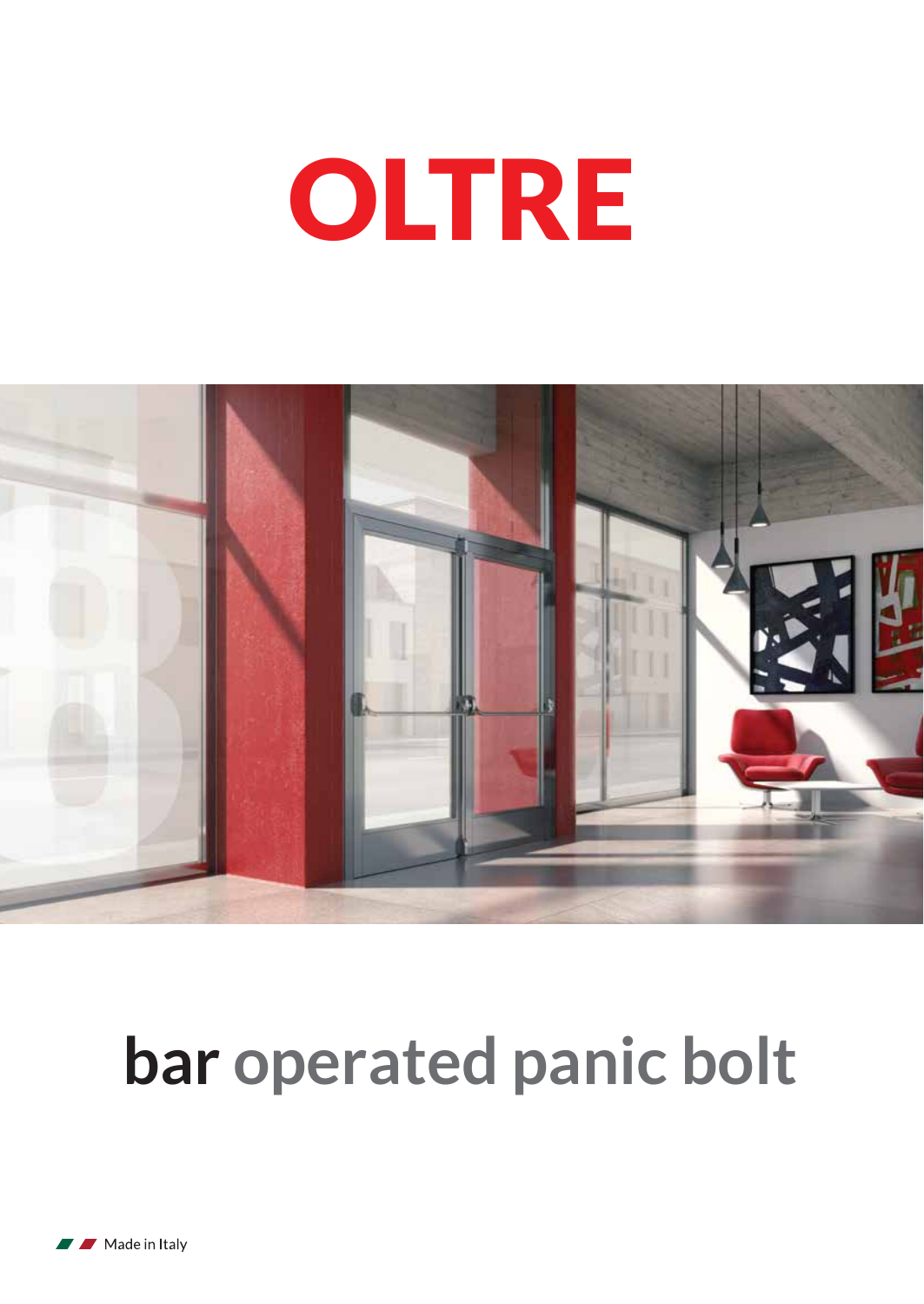



### **push bar operated panic bolt**

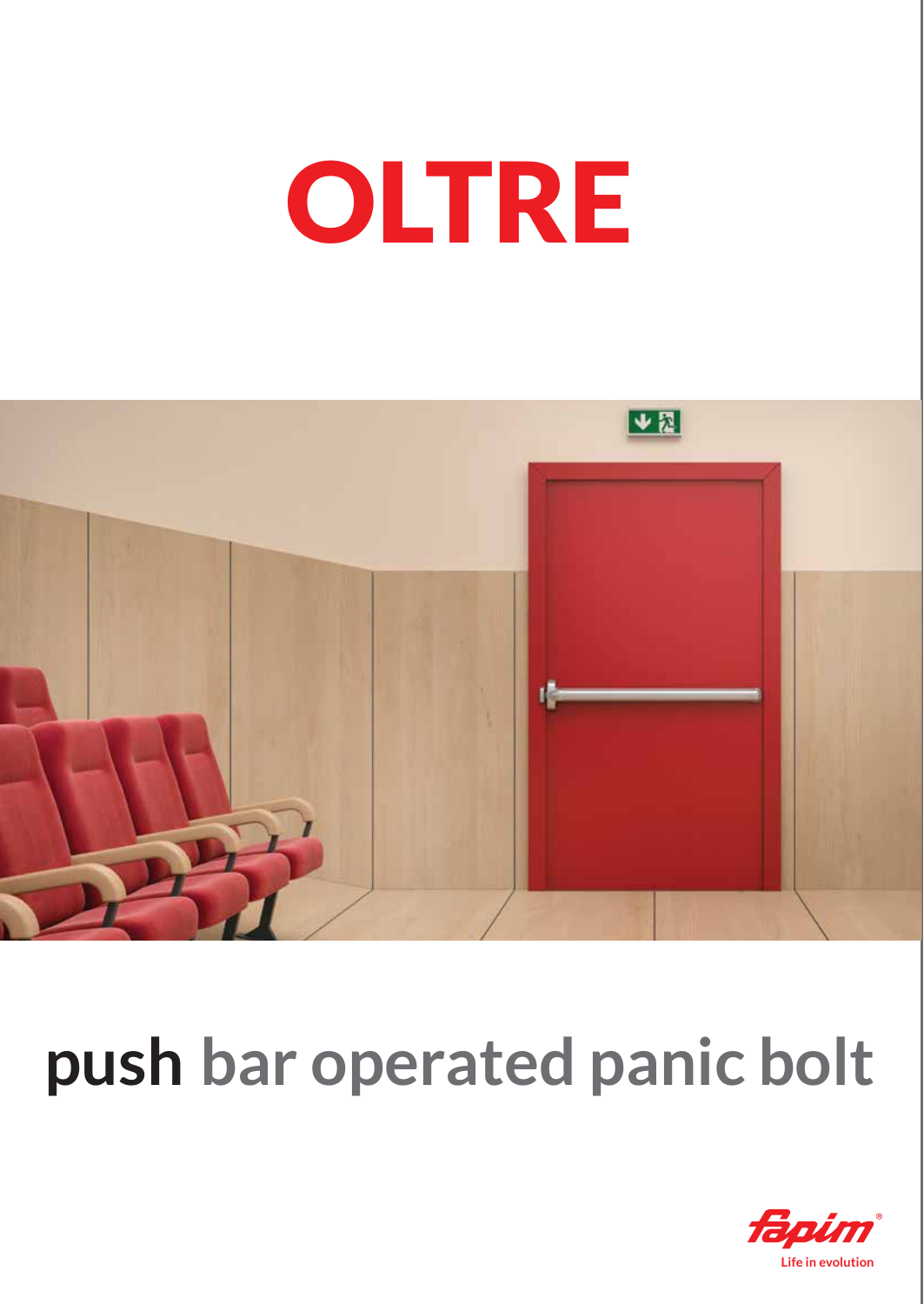#### **locks**



Aisi 304 stainless steel latch Self-locking and fire resistance device on all versions Insert made of high-performance technical polymer to reduce the opening force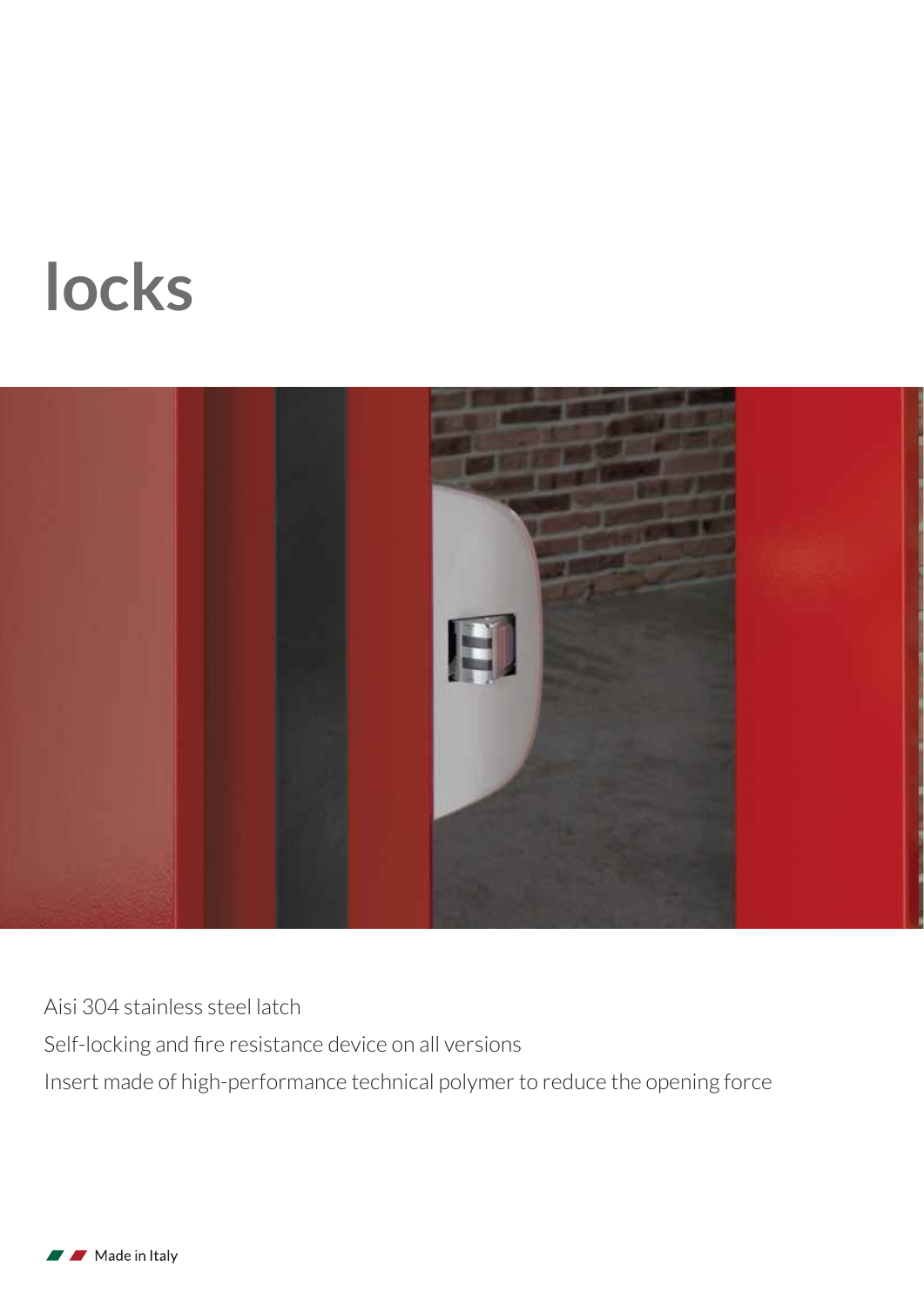#### **push bar**



New simplified and reduced internal mechanism Safe operation along the entire bar length Renewed design of both lock and lateral housing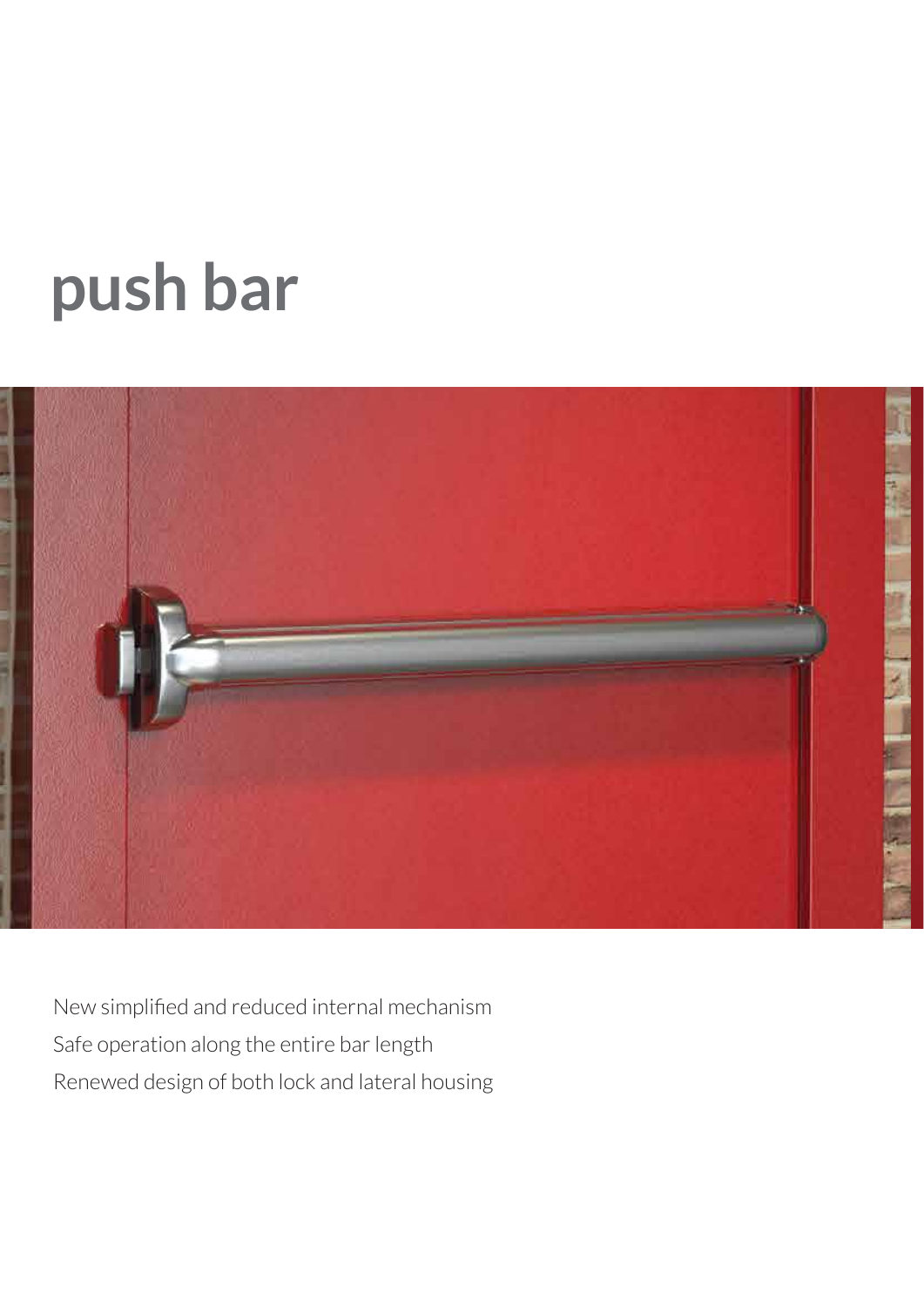#### **outside access drive**



Renewed appearance matching the Olimpo line

Reduced size to complement a modern design

The cylinder can be replaced with the outside access drive already installed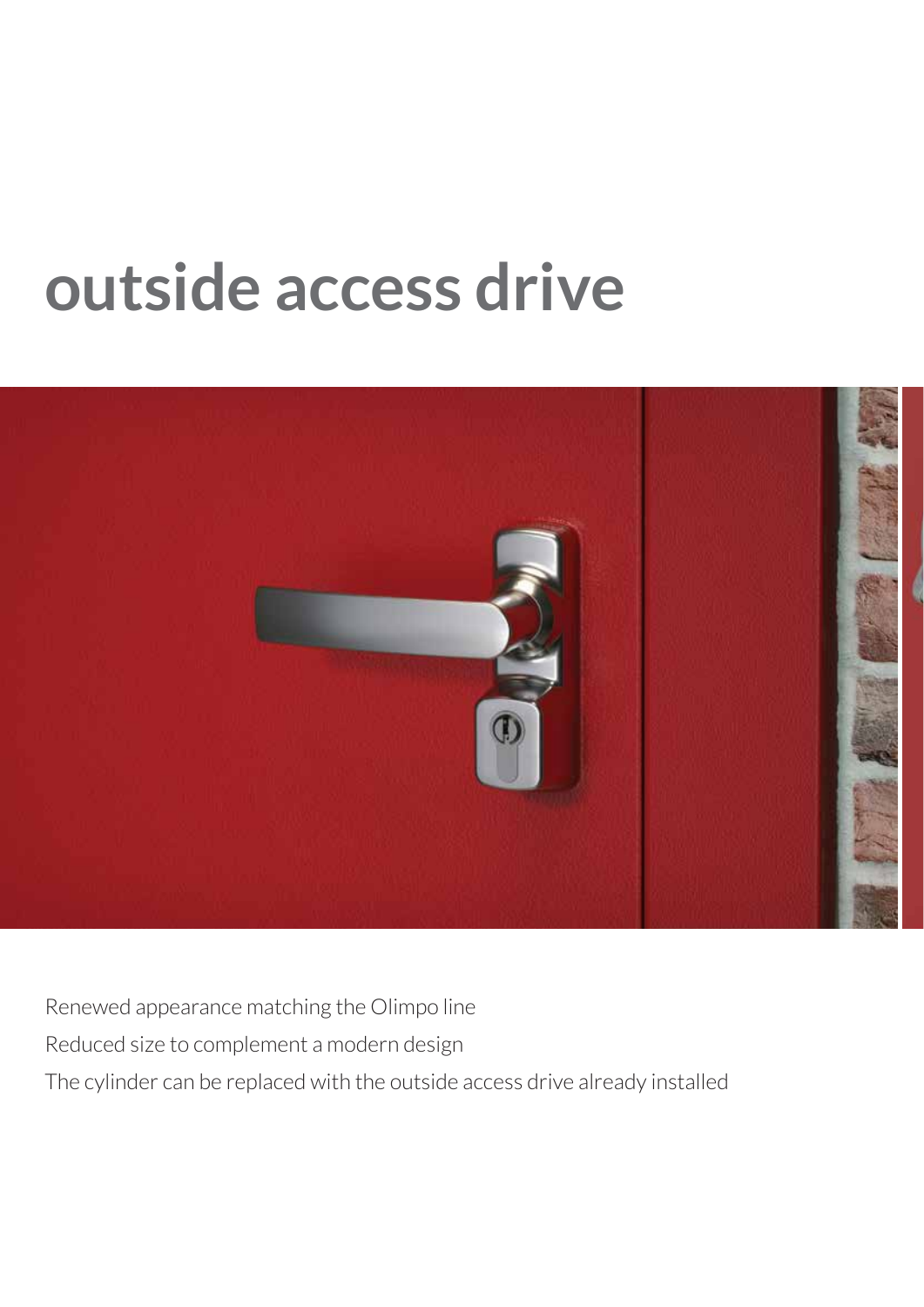## OLTRE **it looks the same**



Reduction of the number of items to optimize warehouse Absolute continuity in the shapes 100% made in Fapim